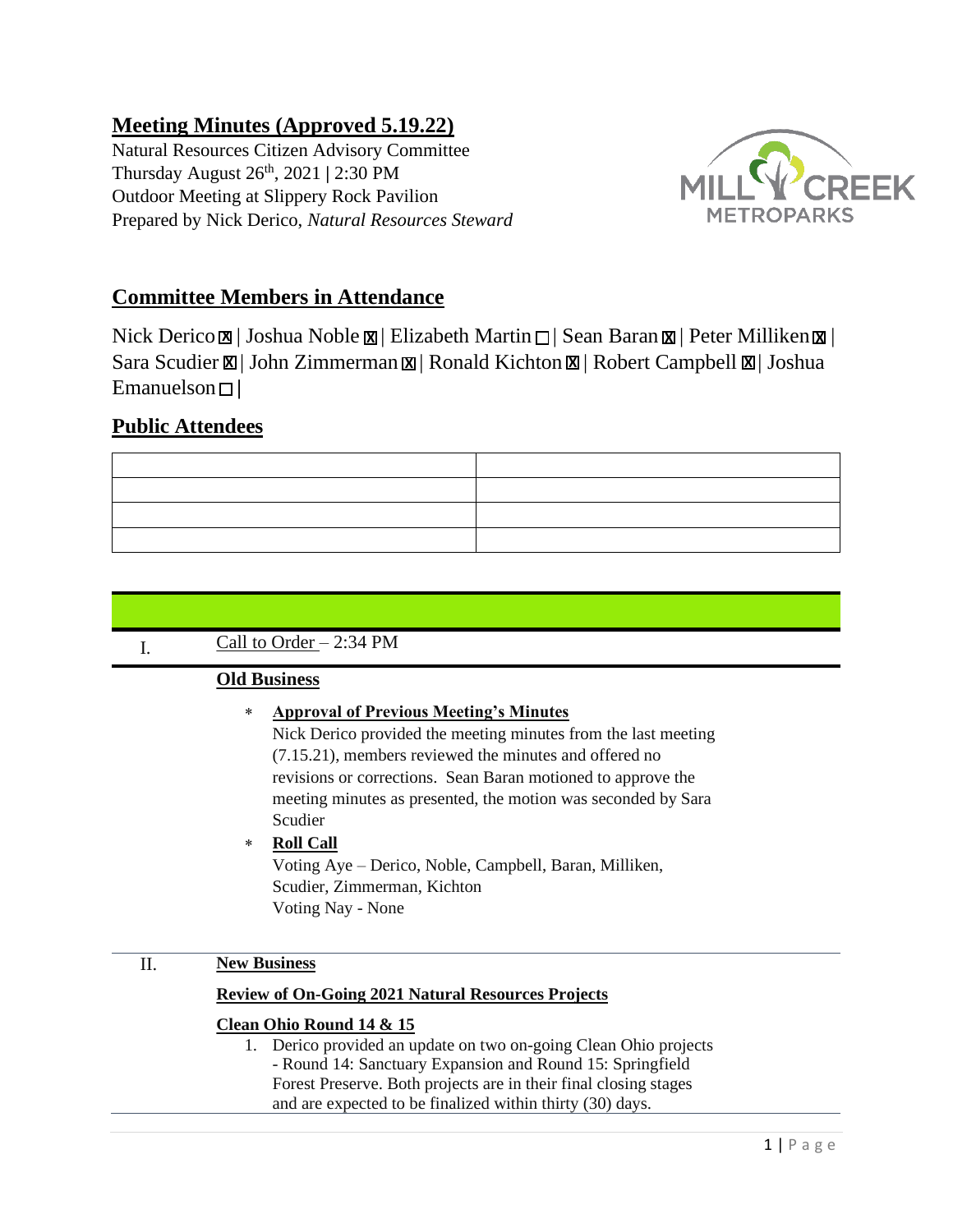\*Millken asked what improvements were planned for the properties – Derico shared that improvements such as gravel parking lots, facility signage, trail wayfinding signage, trail improvements, improved recreational opportunities, and ecological restoration projects were all planned for the properties in the future as funding is available.

### **Lake Newport Algae Treatment**

1. Derico informed the group of the algae treatment performed on Lake Newport on August  $2<sup>nd</sup>$ , with a goal of mitigating the annual late summer cyanobacteria blooms that Lake Newport experiences.

### **Sanctuary Meso-Predator Management MCWS**

- 1. Late Summer Trail Camera Survey Recently Completed
- 2. Survey Results Revealed a Raccoon Population Slightly Above Management Goals – the Group Discussed the Long-Term Goals of the Project and the Recommendations Provided by USDA Wildlife Services.

### **Equestrian Trail Improvements - VNP**

- 1. Derico Shared the Details of the Recently Completed Trail Improvement Project at Vickers Nature Preserve, In Which 275' of Equestrian Trail was Constructed.
- 2. The Group Briefly Discussed the Future Plans for Trail Improvements at VNP and the Implementation of the Master Plan/Natural Resources Management Plan.

#### **Healthy Streams Initiative**

1. Annual Healthy Streams Initiative to Begin in Late August/Early September, Focusing on Portions of Indian Run (South of 224) and Mill Creek (North of 224).

#### **Sanctuary Improvements**

1. Derico Shared Upcoming Improvements Planned for the Mill Creek Wildlife Sanctuary, Which Include: Invasive Species Control, Brush Cutting, and Leak Repair.

### **Collier Preserve Trail Improvements**

1. ~1.8 Miles of New Trails Were Recently Cut Into The Northern Parcel of the Collier Preserve, an Area Which was Previously Inaccessible. Derico Shared That the Construction of These Trail Will Be Further Refined in Late September and Will be Useable Shortly Thereafter.

#### **Trail Wayfinding Signage**

1. Derico Shared the Upcoming Trail Wayfinding Signage Improvements That Will Focus on Collier Preserve and Sawmill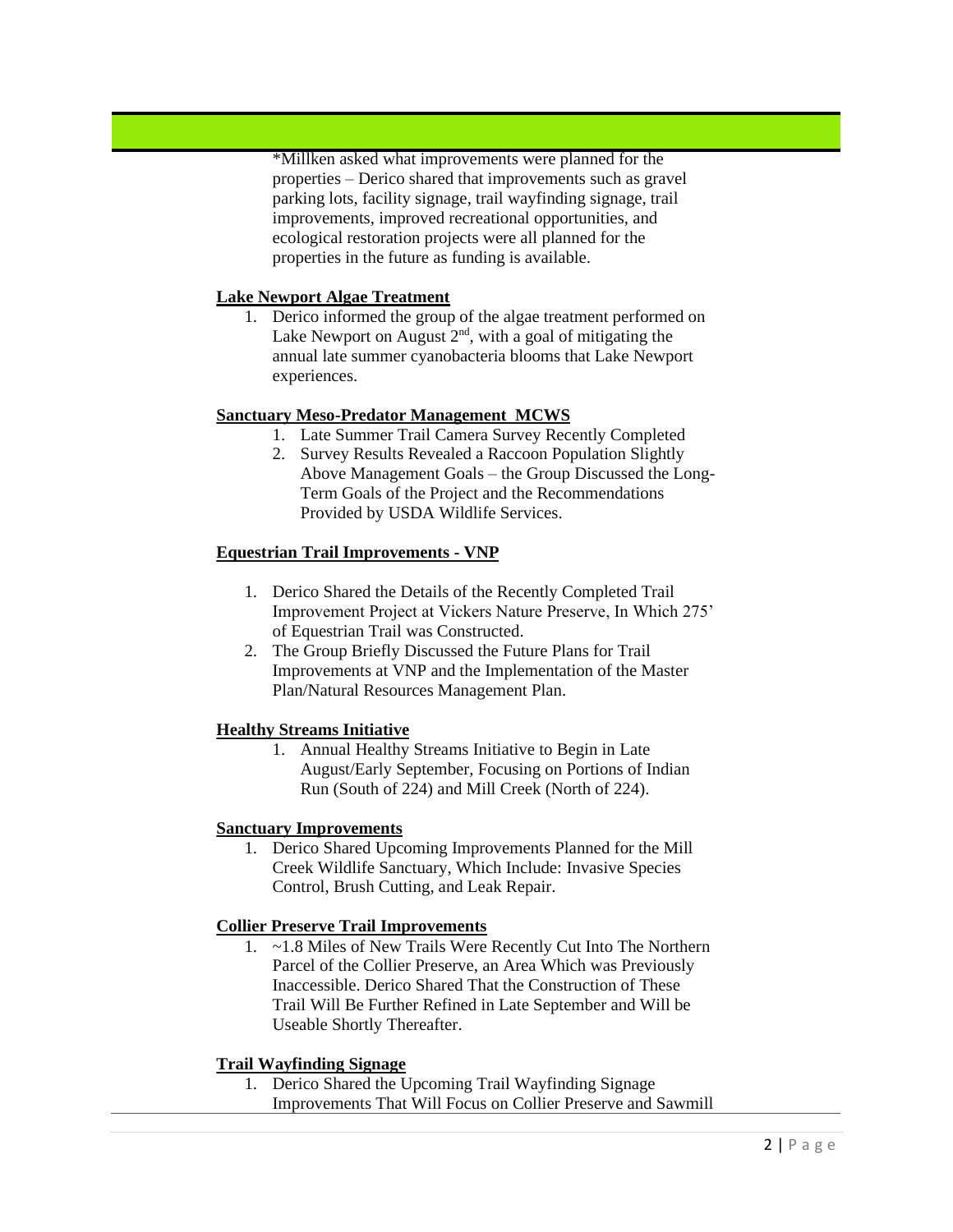Creek Preserve. Improvements Will Include Improved Mapping, Trailhead Signage, and Color-Coded Directional Markers.

#### **East Park Hike & Bike Phase II – PI**

1. Derico Shared the Upcoming Public Involvement Period for the East Park Hike & Bike Phase II Project, Which Will Link the East Park Hike & Bike (Phase I) to the East Cohasset Hike & Bike Trail.

### **Mirror Pond Rehabilitation**

1. Derico Shared Preliminary Plans for the Proposed 2022 Mirror Pond Rehabilitation Which Includes the Dredging of Excess Sediment and the Construction of a Forebay to Restore the Historic Footprint of Mirror Pond and to Better Mitigate Sedimentation.

### **Open Discussion/Brainstorming**

- Scudier introduced the topic of mosquito control throughout the MetroParks and asked if mosquito spraying was conducted on MetroParks property and if so, where. Derico confirmed that spraying was conducted in conjunction with the Mahoning County District Board of Health in select areas of the MetroParks, specifically the West Golf Corridor.
- Noble asked if there was anything that the Park could do concerning poison ivy control along trails, he noted several areas near the East Newport Boat Launch that were especially bad.
- Milliken revisited the topic of renewable energy, citing the 2021 Federal Infrastructure Bill as a possible funding source for renewable energy focused infrastructure upgrades throughout the MetroParks.
- Baran expressed concern over the trails around the Ford Nature Center that have become overgrown during the building's renovation – Derico stated that trail improvement/forest work was slated for the fall/winter of 2021 to improve these areas.
- The group discussed the topic of litter clean-ups including those on foot and the possibility of an annual float clean-up. The group decided to schedule their annual litter clean-up on September 18<sup>th</sup> at Slippery Rock Pavilion.
- The topic of a float clean-up spurred a conversation concerning the high levels of sedimentation in the Newport Wetlands which make it difficult for kayakers during times of low water. The group discussed history of dredging in Lake Newport and discussed options for the future.